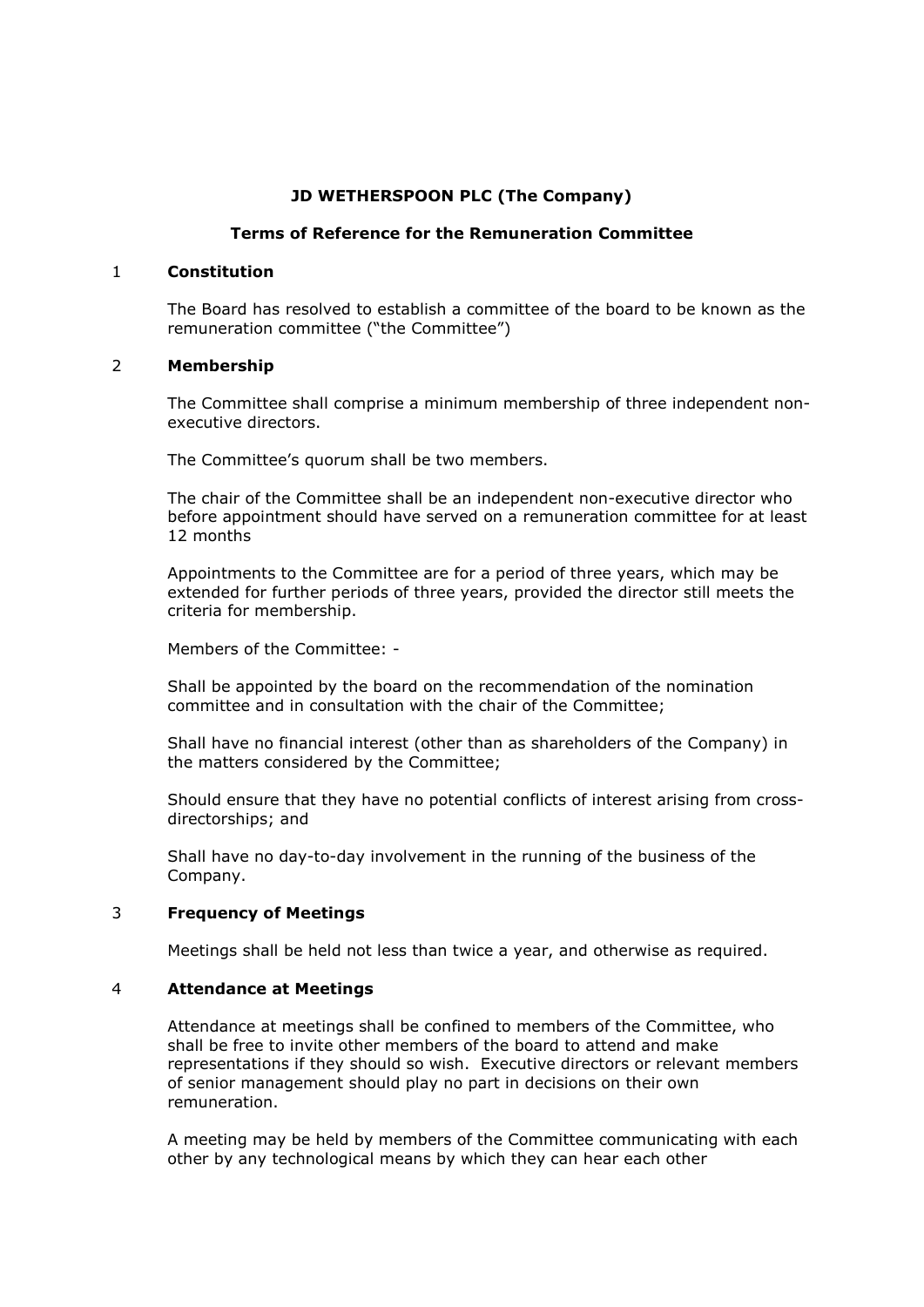simultaneously and participate in discussion. The meeting minutes shall record how the meeting was conducted in these circumstances.

## 5 **Minutes of Meetings**

The secretary and/or chair of the Committee shall minute and circulate the minutes of the Committee's meetings to members of the Committee for approval. Once approved, the minutes will be circulated to other board members, unless inappropriate.

## 6 **Authority**

6.1 The Committee is authorised by the board to determine and agree with the board the policy for executive director remuneration of executive directors and to set remuneration arrangements for the chairman, executive directors, company secretary and designated senior management with a view to ensuring that they are fairly rewarded for their individual contributions to the Company's overall performance.

For the purpose of these terms of reference, "senior management" is defined as members of the Company's management board and heads of department.

Remuneration of non-executive directors shall be a matter for the chairman and executive directors to determine.

- 6.2 No member of the Committee shall be present when his own salary or remuneration is discussed nor shall he vote thereon.
- 6.3 The Committee is authorised by the board to request such information as it shall deem necessary in order to carry out the duties set out hereafter either from inside the Company or externally.
- 6.4 The Committee is authorised by the board to obtain outside legal or other professional advice on any matters within its term of reference within any reasonable budgetary constraints imposed by the Company.

#### 7 **Governance Framework**

The Remuneration Committee shall give full consideration in the carrying out of its duties to:

- 7.1 laws and regulations, the requirements of the UK Listing Authority's Listing, Prospectus and Disclosure and Transparency Rules and any other applicable Rules as appropriate.
- 7.2 the provisions of the UK Corporate Governance Code 2018 in particular section 5 which relates to director and senior management remuneration.

#### 8 **Responsibilities, Powers and Discretions**

8.1 The Committee shall be responsible for determining on behalf of the board: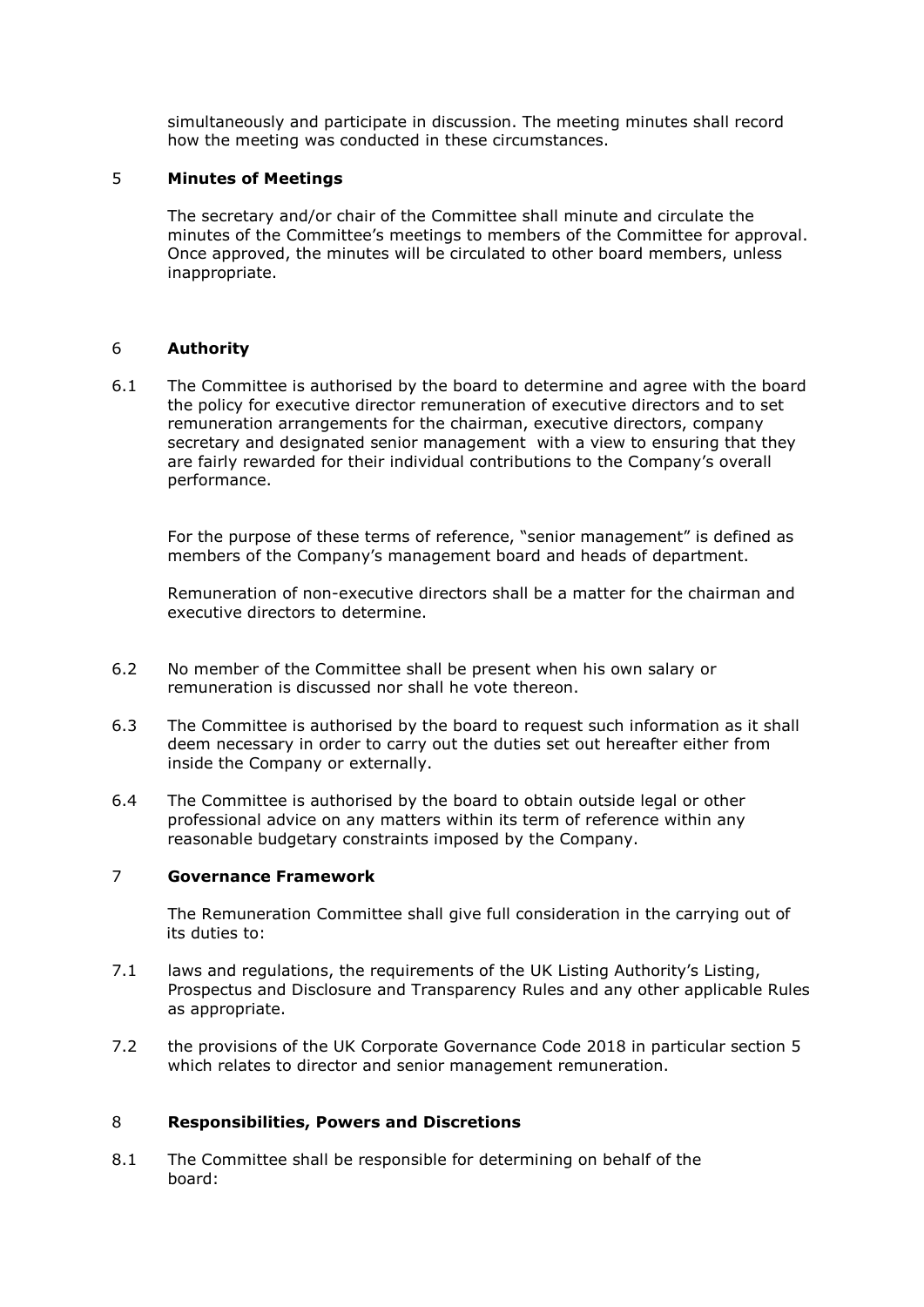8.1.1 the Company's policy on executive directors' remuneration;

8.1.2 specific remuneration arrangements for the chairman, the executive directors, company secretary and designated senior management (including bonuses, incentive payments, other share awards, pension rights and compensation payments).

- 8.2 The Committee shall report on the matters referred to at paragraph 8.1 to the board to enable it to report to the Company's shareholders in its annual report and accounts
- 8.3 The Committee shall give full consideration to all factors it considers necessary including, but not limited to:
	- 8.3.1 the performance of the Company;
	- 8.3.2 the performance of the individual;
	- 8.3.3 remuneration trends across the Company
	- 8.3.4 the condition of the labour market;
	- 8.3.5 the need to recruit and retain high quality staff;
	- 8.3.6 the need to preserve a competitive cost base for the Company;
	- 8.3.7 the ongoing appropriateness and relevance of the remuneration policy;
	- 8.3.8 the interests of all relevant stakeholders
	- 8.3.8 Comparative evidence should be considered where appropriate but should be treated with caution and in light of the other factors listed above.
- 8.4 The Committee shall be specifically responsible for determining
	- 8.4.1 the salaries, bonuses, and all other terms and conditions of service of executive directors;
	- 8.4.2 termination arrangements for executive directors on their leaving the Company

are fair to the individual and the company, that failure is not rewarded and that the duty to mitigate loss is fully recognised;

8.4.3 pension or other long term incentive arrangements for executive directors including participation in any executive pension scheme and any increases

in

pension benefits payable under the Company's pension scheme or otherwise;

8.4.4 the application of, and invitations and grants of options under, the Company's

existing share and share option schemes and sharesave schemes and any new

share or share option schemes or sharesave schemes subsequently adopted by

the Company;

- 8.4.5 Agreeing the policy for authorising expense claims from the chairman and executive directors
- 8.5 The Committee shall consult with the chairman about proposals relating to the remuneration of other executive directors.
- 8.6 The Committee shall assist the board in preparing a report to the Company's shareholders to be included in the Company's annual report and accounts, containing full details of the Company's policy on remuneration and a full disclosure of the remuneration package for each individual director by name, so as to ensure compliance with the requirements of, and other provisions relating